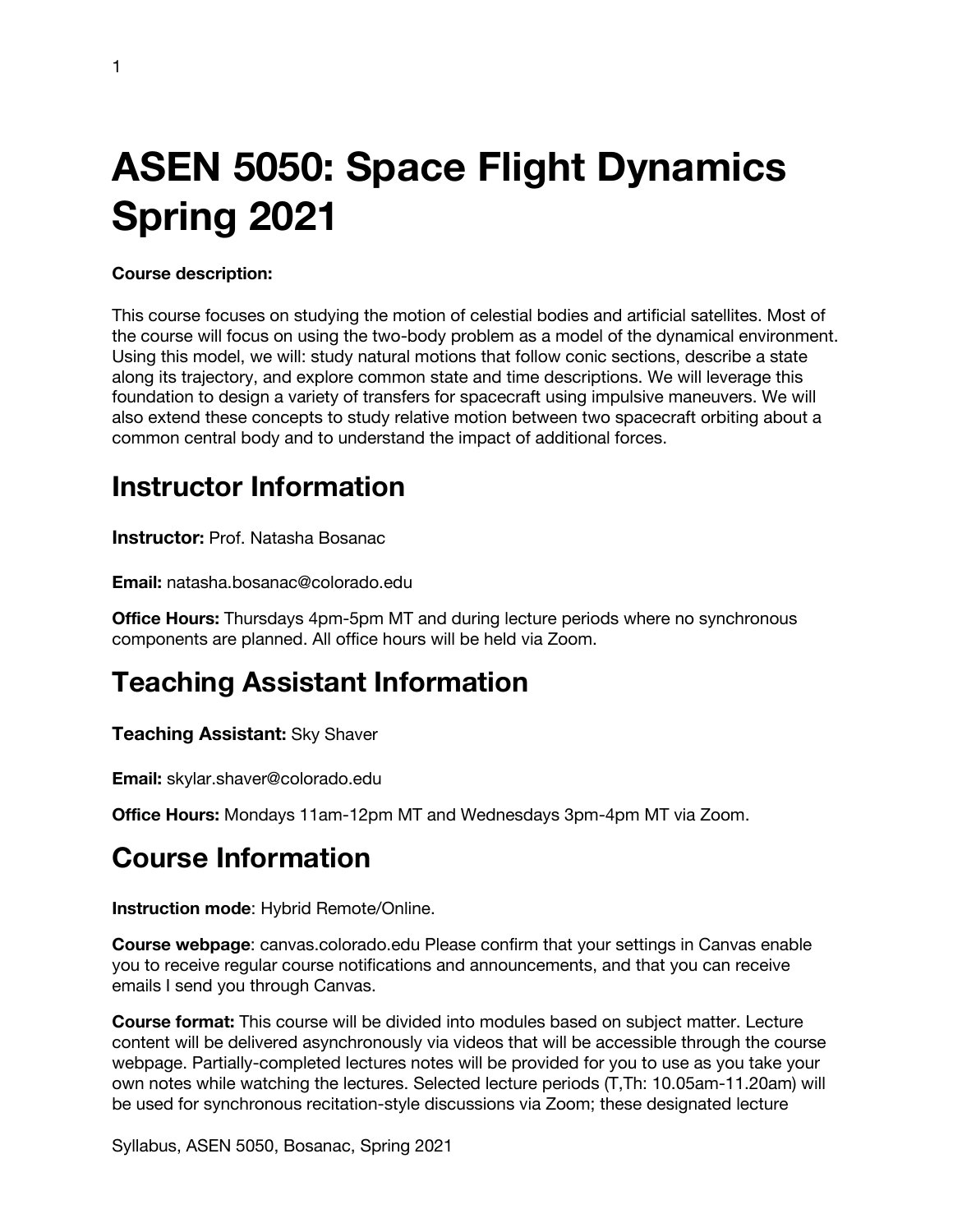periods and the associated logistics for participation will be noted in Canvas. To ensure flexibility in your participation in this course, I will not monitor or mandate attendance during these synchronous discussions; parts of these sessions will be recorded and videos made available so that you can watch them later if you are unable to attend. Office hours will be held weekly but will not be recorded. You may attend office hours either to ask us questions or to work with other students. You may also use Piazza to ask questions to your peers and the instructional team questions as you work through concepts and homeworks.

**Notes**: lecture videos, videos of the synchronous discussions, and any course materials provided to you may not be distributed publicly or shared with individuals who are not registered in the course this semester without instructor consent. In addition, the information contained within this syllabus is subject to change as needed in response to the pandemic.

**Recommended prerequisites:** ASEN 3200 or equivalent, or instructor permission required. Degree credit not granted simultaneously for this course and ASEN 5052.

# **Textbooks**

Due to the global pandemic that has interrupted our lives, a textbook will not be required this semester for this course. However, an optional textbook that is typically used in this course is: David A. Vallado, "Fundamentals of Astrodynamics and Applications, 4th Edition", 2013, ISBN: 978 11881883180. An errata document and optional reading assignments will be provided for this edition. Links to additional optional and freely-available resources will be provided on the Canvas page where needed throughout the semester.

### **Software**

Numerical software packages, such as MATLAB (recommended) or Python, may be used.

Throughout the semester, you will supplement your understanding of foundational astrodynamics concepts with industry-standard software, selecting either GMAT or STK. Neither of these software may be accessible to users of assistive technology. If you use assistive technology to access the course material, please contact me as soon as possible.

We will use Zoom for the synchronous course components and office hours; please ensure you have the most recent version of Zoom installed on your device. Please also feel free to use Zoom in a manner that you feel comfortable with. For instance, while it would be nice for you to turn on your video, it is certainly not required; there are many reasons why you may be unable or uncomfortable with this and I will respect your decision.

# **Grading Policy**

Take Home Exam 1: 25%

Take Home Exam 2: 25%

Homework: 50%

Syllabus, ASEN 5050, Bosanac, Spring 2021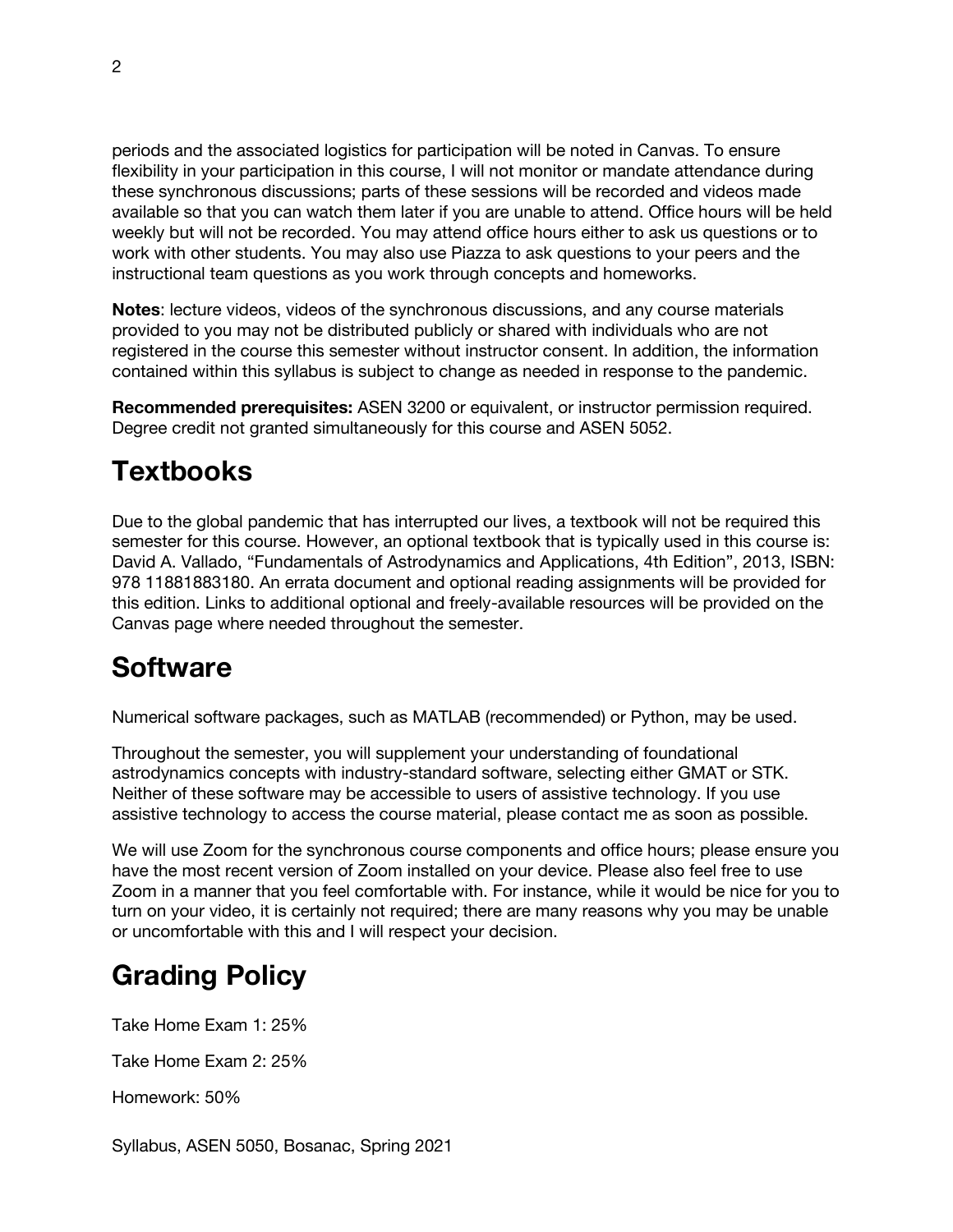### **Important Dates**

A course schedule including topics and assessment due dates will be made available on the course webpage. Exams are scheduled as follows:

Take Home Exam 1: assigned 2/25 and due 3/1

Take Home Exam 2: assigned 4/8 and due 4/12

**Note:** Assessment dates are subject to change, if needed

The week of March 22-26 will be used in this class as a 'spring pause', as recommended by the College of Engineering and Applied Science to provide us all with a safe and supportive way to promote health, wellness and learning without leaving campus. During this week, we won't have any exams or assignments due. We will, however, still have lectures, office hours, and any interactive class activities that are scheduled during this week, except for March 25 which is a 'wellness day'. The College of Engineering and Applied Science would like to emphasize that it is still important for you all to behave responsibly during this week that would typically be designated as spring break; they also ask that you do not use the week to travel or engage in risky behavior that could result in an outbreak on campus or in our community.

### **Assessment Policies**

#### **Homework Assignments**

Homework assignments throughout the semester will feature a combination of derivations, analysis, calculations and creating simulations. Homework submissions will be graded on both the accuracy of the answers and the accompanying working/discussion. Homework submissions – including those that require implementing numerical procedures – require a clear and technically precise discussion that demonstrates an understanding of the problem via the following elements: discussion of relevant theory and technical details, correct notation and terminology, diagrams (where appropriate), description of the solution approach to a problem, listing intermediate steps and quantities, description of the results, analysis of the results, and justification of the results. Where appropriate, the text of any computational scripts must be appended to the end of your homework submission. However, a commented script/code alone is not considered a sufficient homework submission: for full credit, a separate write-up with the components described above must accompany the solution to each problem (unless otherwise specified).

For any writeups, you are welcome to either hand-write or type your responses; please ensure they are clear and legible. Please box/highlight final answers with units specified.

You are welcome to collaborate with your peers to discuss solution approaches, compare results and debug numerical procedures. However, you must write your own scripts, implement your own scenarios in STK or GMAT and write up your own responses. Copying material from any person or resource (including previous solutions) is plagiarism and is an Honor Code violation.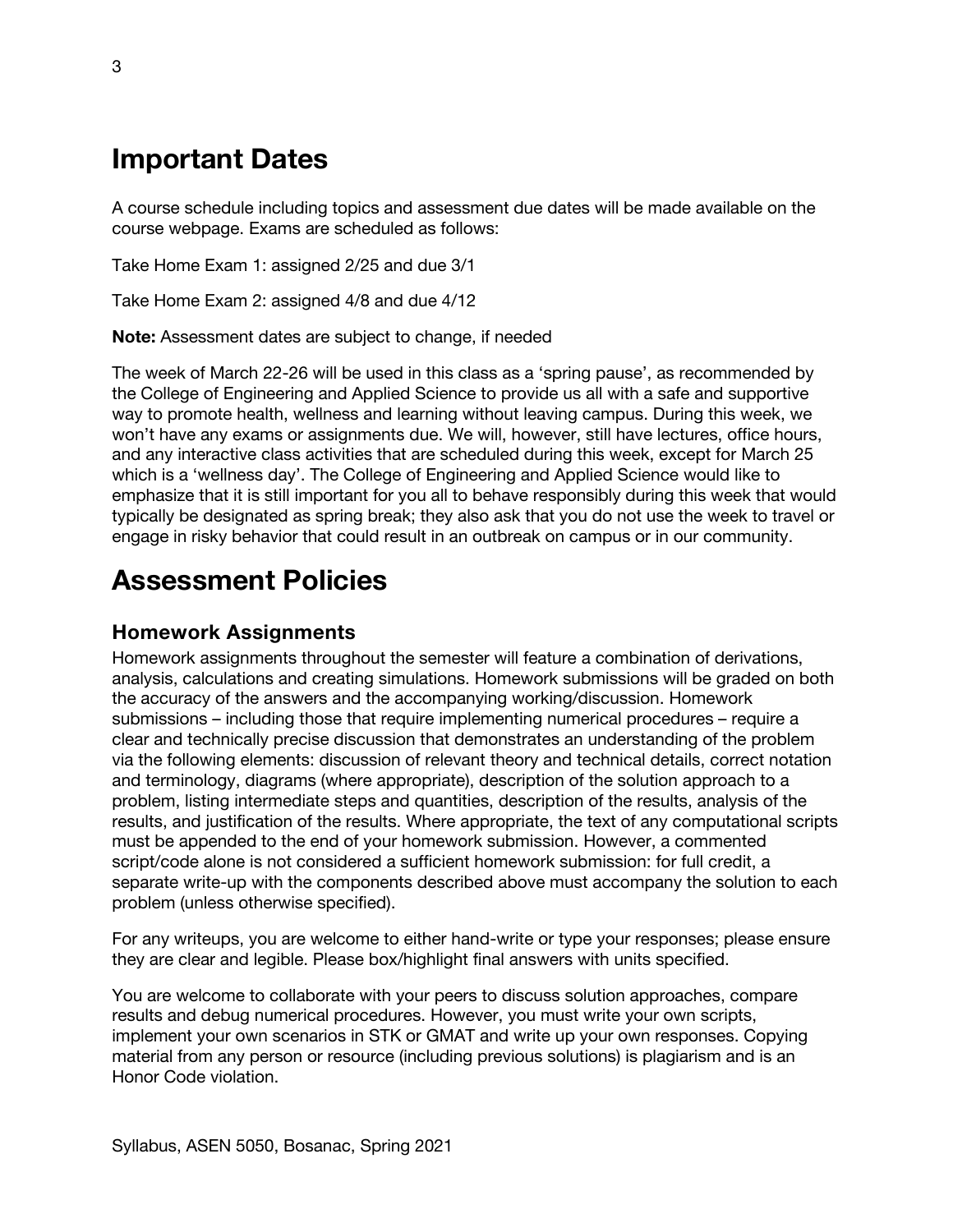Although each homework assignment will have several problems, all problems may not be graded. However, solutions will be provided where appropriate in a timely manner after the submission deadline.

If you believe that your homework has been graded incorrectly, you will have one week from the date that the homework is returned to request a regrade. Homework regrade requests must be submitted to the teaching assistant in writing via email and include a clear explanation of the issue.

#### **Homework Submission Policy**

Homework will be submitted electronically as a single pdf and will generally be due in the evening on the specified deadline to accommodate students who need a flexible schedule due to their current location, work, carer or other commitments. You may consider submitting your homework before this deadline and during your preferred working hours to facilitate creating work/life boundaries during the semester. Once you submit your homework electronically, please double check that the file has uploaded correctly, is readable and is not corrupted; we cannot grade a homework if we cannot open the file.

Each student in the course will be granted 2 opportunities during the semester to submit a late homework by 5pm MT the day after the homework deadline with no grade penalty and without needing to request advance permission from the instructor.

If you need to request additional extensions on the homework, please send me an email no later than 24 hours before the deadline so that I have an opportunity to respond during reasonable working hours. However, we are all trying to survive a global pandemic and unforeseen emergencies may very well arise. In these emergencies, I will do my best to accommodate these requests with a solution that is both flexible for you and feasible for me.

Except in the circumstances listed in this section, late homework will not be graded and will not receive any credit. No opportunities for extra credit will be provided.

# **Classroom Behavior**

Both students and faculty are responsible for maintaining an appropriate learning environment in all instructional settings, whether in person, remote or online. Those who fail to adhere to such behavioral standards may be subject to discipline. Professional courtesy and sensitivity are especially important with respect to individuals and topics dealing with race, color, national origin, sex, pregnancy, age, disability, creed, religion, sexual orientation, gender identity, gender expression, veteran status, political affiliation or political philosophy. For more information, see the policies on classroom behavior and the Student Code of Conduct.

### **Requirements for COVID-19**

As a matter of public health and safety due to the pandemic, all members of the CU Boulder community and all visitors to campus must follow university, department and building requirements, and public health orders in place to reduce the risk of spreading infectious disease. Required safety measures at CU Boulder relevant to the classroom setting include:

• maintain 6-foot distancing when possible,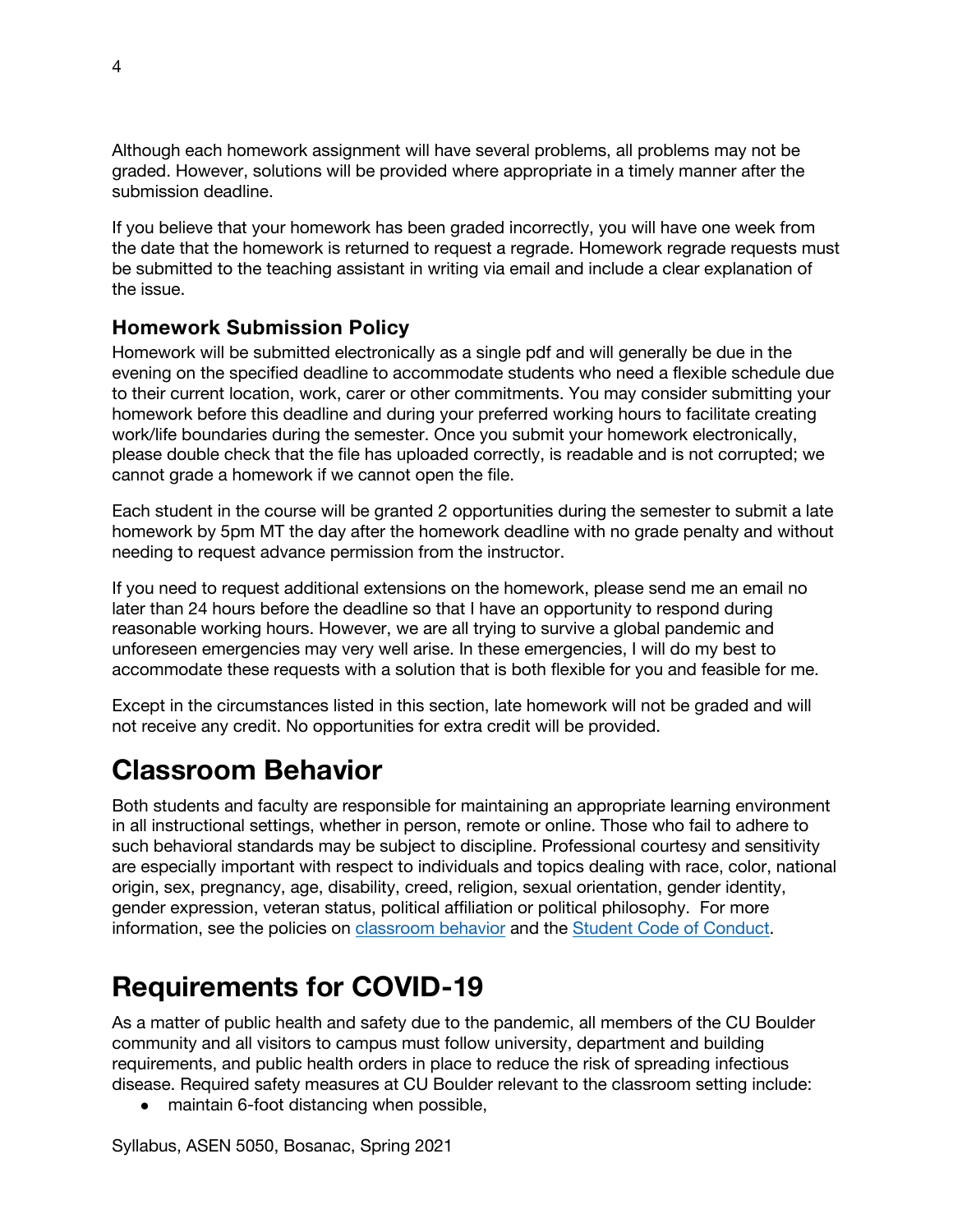- wear a face covering in public indoor spaces and outdoors while on campus consistent with state and county health orders,
- clean local work area,
- practice hand hygiene,
- follow public health orders, and
- if sick and you live off campus, do not come onto campus (unless instructed by a CU Healthcare professional), or if you live on-campus, please alert CU Boulder Medical Services.

Students who fail to adhere to these requirements will be asked to leave class, and students who do not leave class when asked or who refuse to comply with these requirements will be referred to Student Conduct and Conflict Resolution. For more information, see the policies on COVID-19 Health and Safety and classroom behavior and the Student Code of Conduct. If you require accommodation because a disability prevents you from fulfilling these safety measures, please see the "Accommodation for Disabilities" statement on this syllabus.

All students who are new to campus must complete the COVID-19 Student Health and Expectations Course. Before coming to campus each day, all students are required to complete the Buff Pass. Students who have tested positive for COVID-19, have symptoms of COVID-19, or have had close contact with someone who has tested positive for or had symptoms of COVID-19 must stay home.

In this class, we do not have any in-person participation; however, if you are sick or quarantined, please let me know whenever you need any accommodations and/or extensions.

# **Accommodation for Disabilities**

If you qualify for accommodations because of a disability, please submit your accommodation letter from Disability Services to your faculty member in a timely manner so that your needs can be addressed. Disability Services determines accommodations based on documented disabilities in the academic environment. Information on requesting accommodations is located on the Disability Services website. Contact Disability Services at 303-492-8671 or dsinfo@colorado.edu for further assistance. If you have a temporary medical condition, see Temporary Medical Conditions on the Disability Services website.

### **Preferred Student Names and Pronouns**

CU Boulder recognizes that students' legal information doesn't always align with how they identify. Students may update their preferred names and pronouns via the student portal; those preferred names and pronouns are listed on instructors' class rosters. In the absence of such updates, the name that appears on the class roster is the student's legal name.

# **Honor Code**

All students enrolled in a University of Colorado Boulder course are responsible for knowing and adhering to the Honor Code. Violations of the policy may include: plagiarism, cheating, fabrication, lying, bribery, threat, unauthorized access to academic materials, clicker fraud,

Syllabus, ASEN 5050, Bosanac, Spring 2021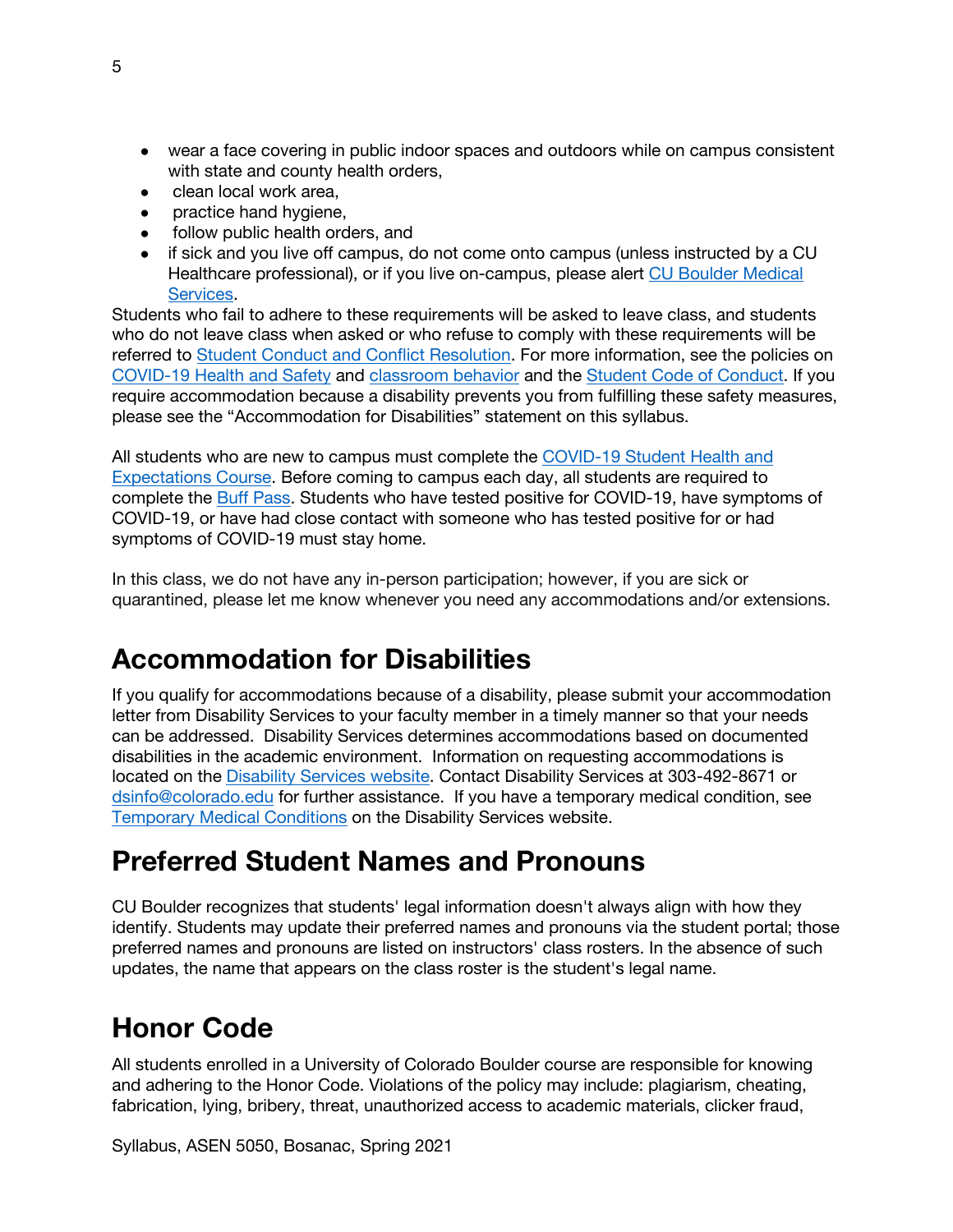submitting the same or similar work in more than one course without permission from all course instructors involved, and aiding academic dishonesty. All incidents of academic misconduct will be reported to the Honor Code (honor@colorado.edu); 303-492-5550). Students found responsible for violating the academic integrity policy will be subject to nonacademic sanctions from the Honor Code as well as academic sanctions from the faculty member. Additional information regarding the Honor Code academic integrity policy can be found at the Honor Code Office website.

# **Sexual Misconduct, Discrimination, Harassment and/or Related Retaliation**

The University of Colorado Boulder (CU Boulder) is committed to fostering an inclusive and welcoming learning, working, and living environment. CU Boulder will not tolerate acts of sexual misconduct (harassment, exploitation, and assault), intimate partner violence (dating or domestic violence), stalking, or protected-class discrimination or harassment by members of our community. Individuals who believe they have been subject to misconduct or retaliatory actions for reporting a concern should contact the Office of Institutional Equity and Compliance (OIEC) at 303-492-2127 or cureport@colorado.edu. Information about the OIEC, university policies, anonymous reporting, and the campus resources can be found on the OIEC website.

Please know that faculty and graduate instructors have a responsibility to inform OIEC when made aware of incidents of sexual misconduct, dating and domestic violence, stalking, discrimination, harassment and/or related retaliation, to ensure that individuals impacted receive information about options for reporting and support resources.

### **Religious Observances**

Campus policy regarding religious observances requires that faculty make every effort to deal reasonably and fairly with all students who, because of religious obligations, have conflicts with scheduled exams, assignments or required attendance. In this class, please provide me with a list of these conflicts in the first two weeks of the semester.

See the campus policy regarding religious observances for full details.